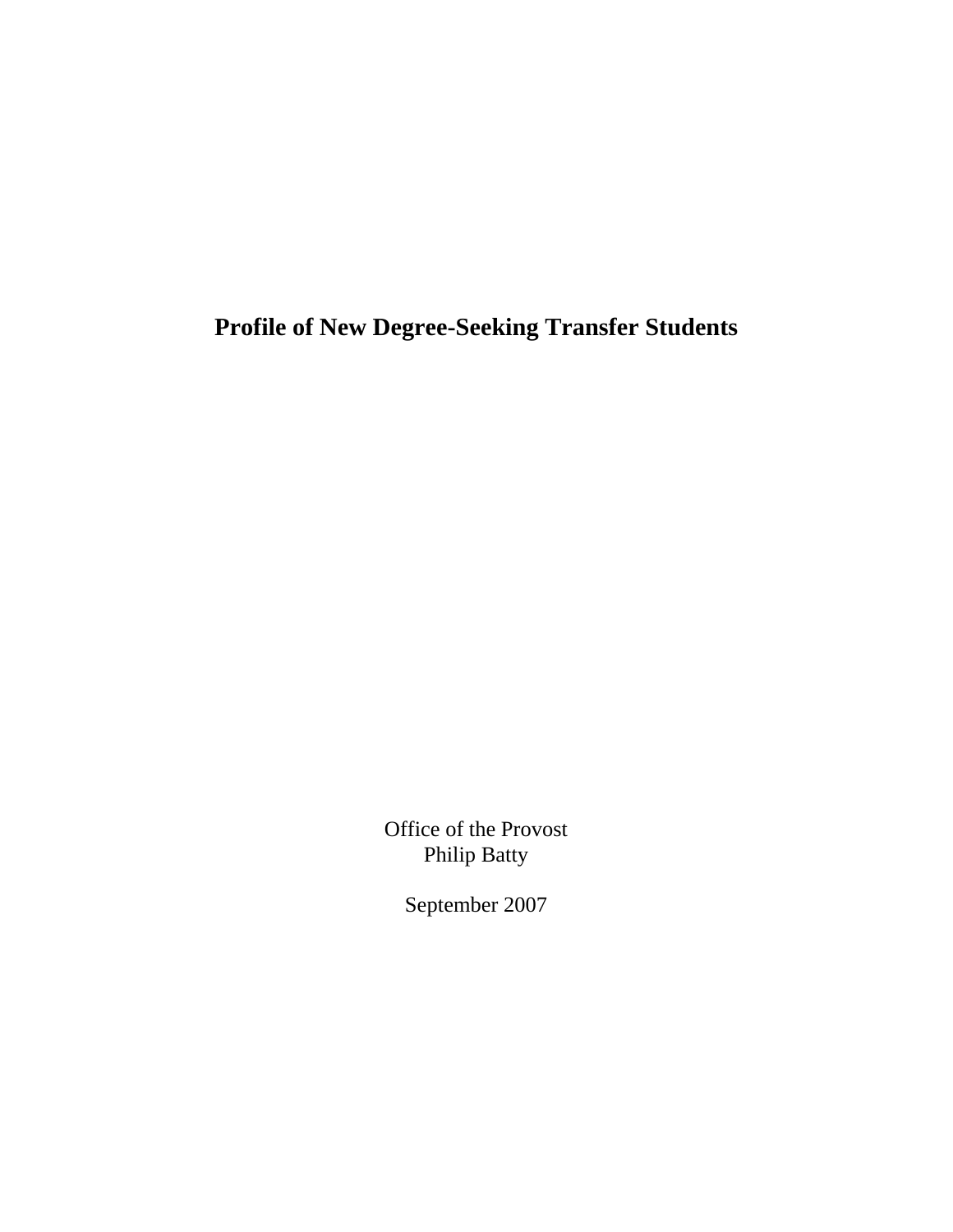A total of 1,559 students entered Grand Valley State University during Fall 2007 as new transfer students. This report delineates some of the characteristics of this group of students. The tables are divided into the following groups of students.

- Students transferring from 2-year institutions
- Students transferring from 4-year institutions

### *College from which the Students Transferred (2yr Transfers)*

| <b>GRAND RAPIDS COMMUNITY COLLEGE</b>   | 398 |
|-----------------------------------------|-----|
| MUSKEGON COMMUNITY COLLEGE              | 161 |
| <b>LANSING COMMUNITY COLLEGE</b>        | 69  |
| NORTHWESTERN MICHIGAN COLLEGE           | 54  |
| KALAMAZOO VALLEY CMMNTY COLLEGE         | 36  |
| <b>KELLOGG COMMUNITY COLLEGE</b>        | 30  |
| OAKLAND COMMUNITY COLLEGE               | 28  |
| <b>CHARLES S MOTT COMMUNITY COLLEGE</b> | 27  |
| <b>LAKE MICHIGAN COLLEGE</b>            | 26  |
| WEST SHORE COMMUNITY COLLEGE            | 23  |
| SAINT CLAIR COUNTY COMM COLLEGE         | 22  |
| <b>SCHOOLCRAFT COLLEGE</b>              | 21  |
| MACOMB COMMUNITY COLLEGE                | 21  |
| <b>DELTA COLLEGE</b>                    | 15  |
| NORTH CENTRAL MICHIGAN COLLEGE          | 14  |
| <b>JACKSON COMMUNITY COLLEGE</b>        | 14  |
| MONTCALM COMMUNITY COLLEGE              | 12  |
| WASHTENAW COMMUNITY COLLEGE             | 11  |
| MID MICHIGAN COMMUNITY COLLEGE          | 10  |

#### *College from which the Students Transferred (4yr Transfers)*

| MICHIGAN STATE UNIVERSITY        | 37 |
|----------------------------------|----|
| FERRIS STATE UNIVERSITY          | 34 |
| WESTERN MICHIGAN UNIVERSITY      | 26 |
| CENTRAL MICHIGAN UNIVERSITY      | 22 |
| <b>CORNERSTONE UNIVERSITY</b>    | 19 |
| <b>HOPE COLLEGE</b>              | 18 |
| <b>BAKER COLLEGE</b>             | 17 |
| <b>CALVIN COLLEGE</b>            | 17 |
| <b>AQUINAS COLLEGE</b>           | 16 |
| DAVENPORT UNIVERSITY             | 14 |
| OAKLAND UNIVERSITY               | 13 |
| MICHIGAN TECHNOLOGICAL UNIVERSIT | 11 |
| A01789                           |    |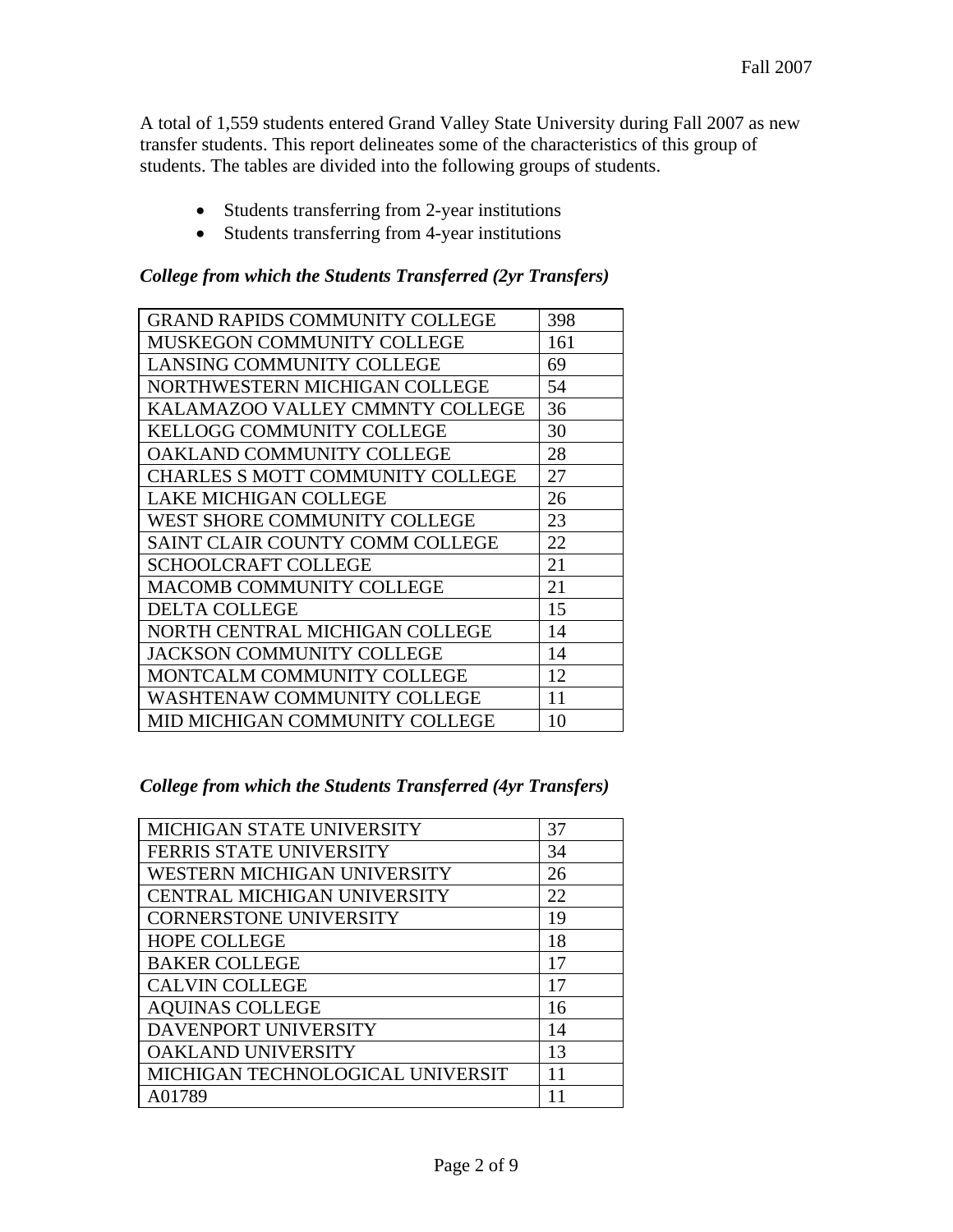*Sex* 

|               | 2-Year | 4-Year | <b>Total</b> |
|---------------|--------|--------|--------------|
| <b>FEMALE</b> | 558    | 290    | 848          |
| <b>MALE</b>   | 509    | 202    |              |
| <b>Total</b>  | 1067   | 492    | 1559         |

### *Ethnic Background*

|                         | 2-Year | 4-Year | <b>Total</b> |
|-------------------------|--------|--------|--------------|
| <b>African American</b> | 33     | 17     |              |
| <b>Native American</b>  |        |        |              |
| Asian                   | 16     |        | 27           |
| <b>Hispanic</b>         | 29     |        | 38           |
| White                   | 960    | 410    | 1370         |
| <b>Not Reported</b>     | 25     | 44     |              |
| <b>Total</b>            | 1067   | 492    | 1559         |

*Status* 

|                  | 2-Year | 4-Year | <b>Total</b> |
|------------------|--------|--------|--------------|
| <b>Full-time</b> | 904    | 410    | 1314         |
| <b>Part-time</b> | 163    | 82     | 245          |
| <b>Total</b>     | 1067   | 492    |              |

*Major* 

|                                 | 2-Year         | 4-Year         | <b>Total</b>   |
|---------------------------------|----------------|----------------|----------------|
| <b>ACCOUNTING</b>               | 17             | $\overline{2}$ | 19             |
| <b>ADV PUBLIC RELATIONS</b>     | 13             | 11             | 24             |
| <b>ANTHROPOLOGY</b>             | 5              | $\overline{2}$ | 7              |
| <b>ART &amp; DESIGN</b>         | 12             | 5              | 17             |
| <b>ATHLETIC TRAINING</b>        | 8              | 3              | 11             |
| <b>BEHAVIORAL SCIENCE</b>       | 4              | 1              | 5              |
| <b>BIOLOGY</b>                  | 20             | 7              | 27             |
| <b>BIOMEDICAL SCIENCE</b>       | 35             | 12             | 47             |
| <b>BIOPSYCHOLOGY</b>            | 1              | 0              | 1              |
| <b>BROADCASTING</b>             | 4              | 3              | 7              |
| <b>BUSINESS ECONOMICS</b>       | $\overline{2}$ | 0              | $\overline{2}$ |
| <b>BUSINESS GENERAL</b>         | 12             | 0              | 12             |
| <b>CELL &amp; MOLECULAR BIO</b> | 5              | $\overline{2}$ | 7              |
| <b>CHEMISTRY</b>                | 11             | $\overline{4}$ | 15             |
| <b>CLASSICAL TRADITION</b>      | $\overline{2}$ | 1              | 3              |
| <b>CLINICAL LAB SCIENCES</b>    | 3              | 1              | 4              |
| <b>COMMUNICATIONS</b>           | 7              | 6              | 13             |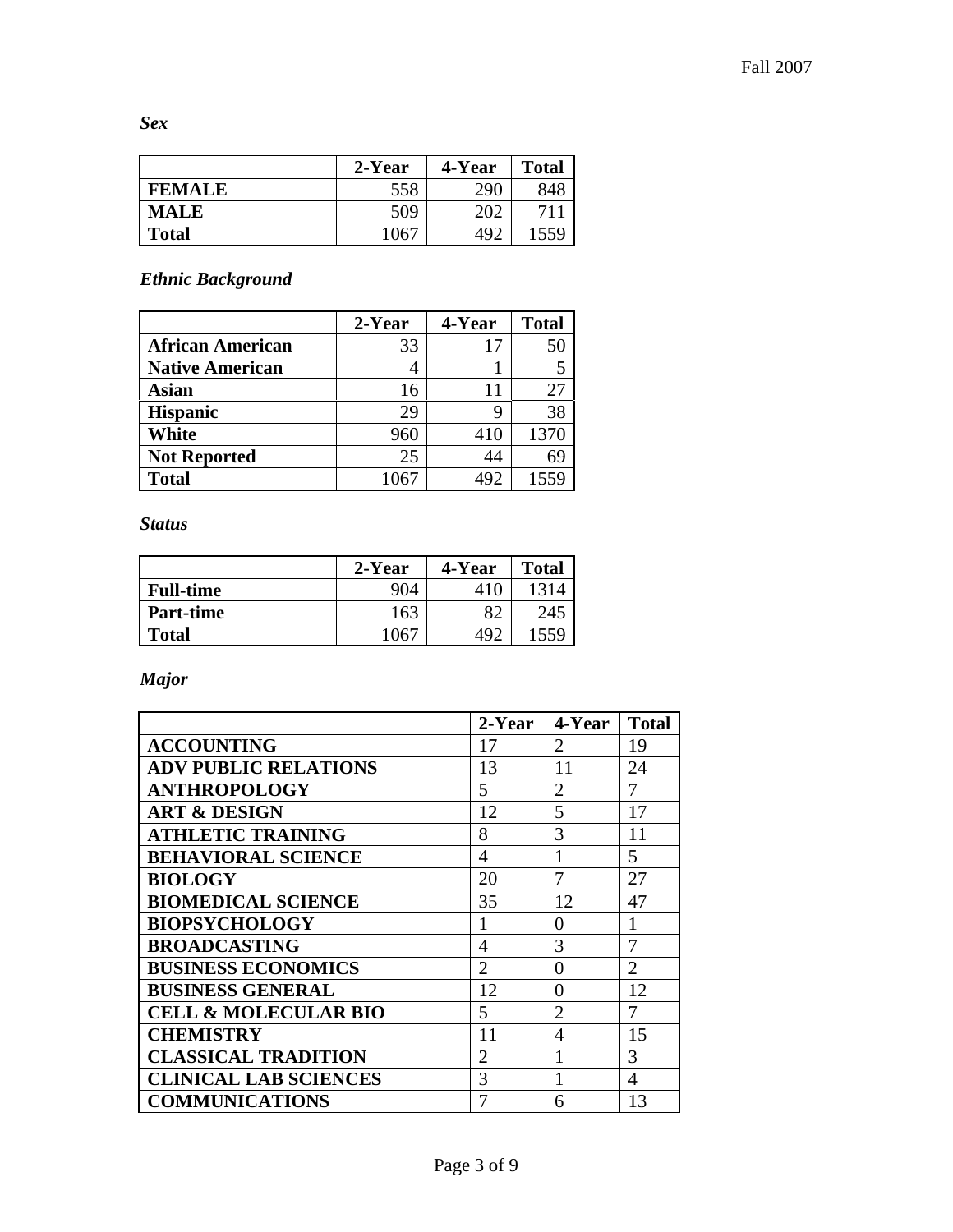| <b>CRIMINAL JUSTICE</b>        | 35               | 3                | 38             |
|--------------------------------|------------------|------------------|----------------|
| <b>EARTH SCIENCE</b>           | 1                | $\overline{0}$   | $\mathbf{1}$   |
| <b>ENGINEERING</b>             | 1                | $\overline{0}$   | $\mathbf{1}$   |
| <b>ENGLISH</b>                 | 47               | 16               | 63             |
| <b>EXERCISE SCIENCE</b>        | 8                | 3                | 11             |
| <b>FILM &amp; VIDEO</b>        | 17               | $\overline{4}$   | 21             |
| <b>FINANCE</b>                 | $\overline{7}$   | 6                | 13             |
| <b>FRENCH</b>                  | $\mathbf{1}$     | $\boldsymbol{0}$ | $\mathbf{1}$   |
| <b>GEOGRAPHY</b>               | $\overline{2}$   | $\overline{0}$   | $\overline{c}$ |
| <b>GEOLOGY</b>                 | $\mathbf{1}$     | $\boldsymbol{0}$ | $\mathbf{1}$   |
| <b>GERMAN</b>                  | $\boldsymbol{0}$ | $\mathbf{1}$     | $\mathbf{1}$   |
| <b>HEALTH COMM</b>             | 1                | $\mathbf{1}$     | $\overline{2}$ |
| <b>HEALTH PROFESSIONS</b>      | 21               | 3                | 24             |
| <b>HISTORY</b>                 | 13               | $\overline{4}$   | 17             |
| <b>HOSPITALITY TOURISM</b>     | 13               | 3                | 16             |
| <b>INTEGRATED SCIENCE</b>      | 10               | $\overline{3}$   | 13             |
| <b>INTERNATIONAL BUSINESS</b>  | $\boldsymbol{0}$ | $\mathbf{1}$     | $\mathbf{1}$   |
| <b>INTERNATIONAL REL</b>       | 6                | $\overline{3}$   | 9              |
| <b>JOURNALISM</b>              | 4                | $\overline{2}$   | 6              |
| <b>LEGAL STUDIES</b>           | 5                | $\overline{1}$   | 6              |
| <b>LIBERAL STUDIES</b>         | 6                | 3                | 9              |
| <b>MANAGEMENT</b>              | 8                | $\mathbf{1}$     | 9              |
| <b>MARKETING</b>               | 7                | $\boldsymbol{0}$ | $\overline{7}$ |
| <b>MATHEMATICS</b>             | 38               | 5                | 43             |
| <b>MEDICAL IMAGING/RAD SCI</b> | 6                | $\overline{2}$   | 8              |
| <b>MUSIC</b>                   | 3                | $\mathbf{1}$     | $\overline{4}$ |
| <b>NAT RESOURCE MGT</b>        | 3                | $\mathbf{1}$     | $\overline{4}$ |
| <b>NURSING</b>                 | 3                | $\mathbf{1}$     | $\overline{4}$ |
| <b>NURSING - RN</b>            | $\mathbf{1}$     | $\mathbf{1}$     | $\overline{2}$ |
| <b>OCCUP SAFETY</b>            | $\overline{2}$   | $\overline{0}$   | $\overline{2}$ |
| <b>PHILOSOPHY</b>              | 5                | $\mathbf{1}$     | 6              |
| <b>PHOTOGRAPHY</b>             | 8                | 7                | 15             |
| PHYSICAL EDUC                  | 15               | 6                | 21             |
| <b>PHYSICS</b>                 | $\overline{2}$   | $\overline{4}$   | 6              |
| POLITICAL SCI                  | 11               | 6                | 17             |
| <b>PRE BUSINESS</b>            | 109              | 62               | 171            |
| PRE COMPUTER SCI               | 11               | 4                | 15             |
| PRE ENGINEERING                | 22               | 8                | 30             |
| <b>PRE HEALTH</b>              | 8                | 5                | 13             |
| PRE INFO SYSTEMS               | 3                | 3                | 6              |
| PRE MED IMAGING                | $\overline{7}$   | 8                | 15             |
| <b>PRE MED TECH</b>            | $\boldsymbol{0}$ | $\mathbf{1}$     | $\mathbf{1}$   |
| <b>PRE NURSING</b>             | 46               | 20               | 66             |
| PRE PHYSICAL THER              | $\mathbf{1}$     | $\overline{0}$   | $\mathbf{1}$   |
| <b>PSYCHOLOGY</b>              | 71               | 15               | 86             |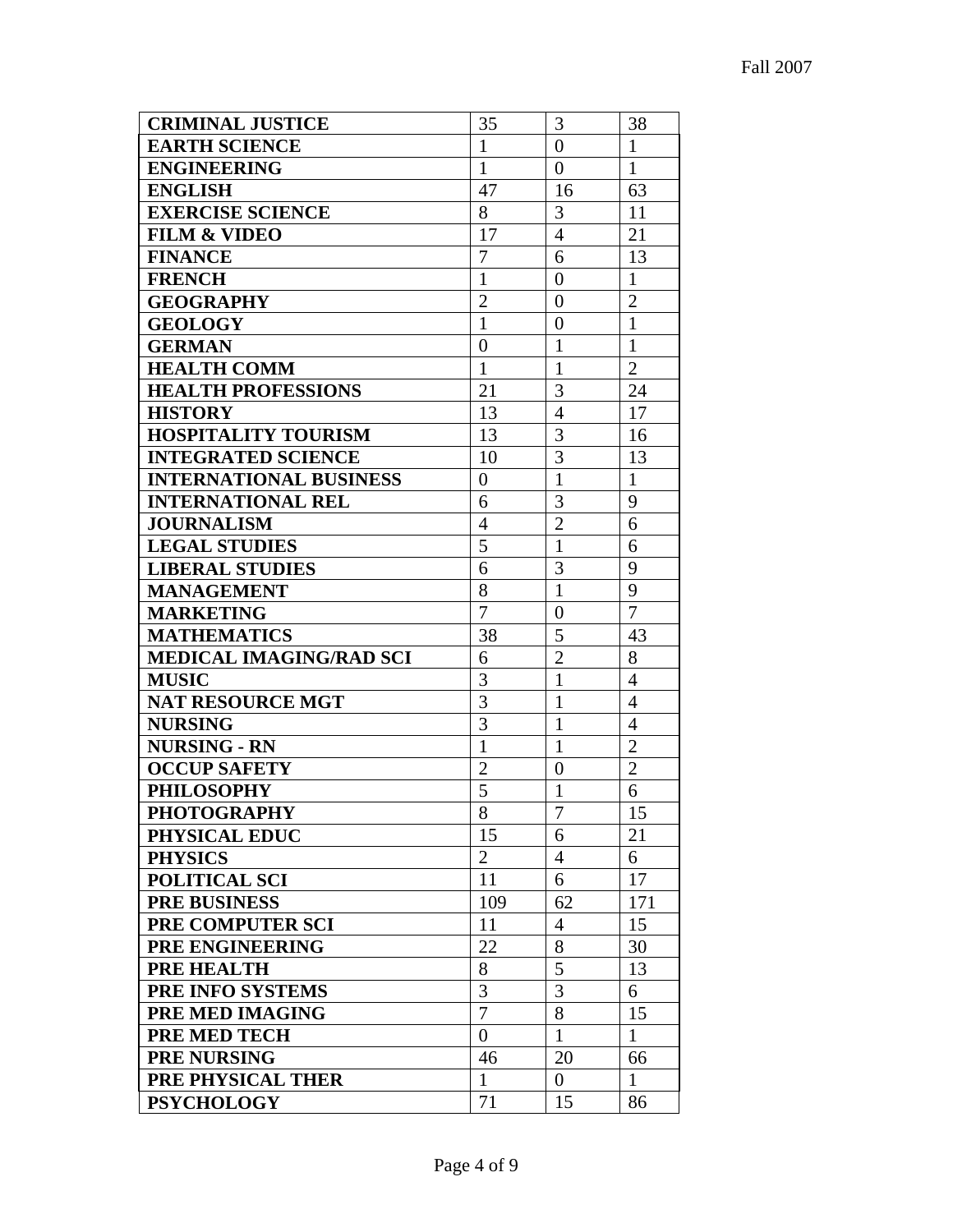| <b>PUBLIC ADMIN</b>         | $\overline{2}$ |                | 3              |
|-----------------------------|----------------|----------------|----------------|
| <b>RECREATION</b>           |                |                | $\overline{2}$ |
| <b>RUSSIAN STUDIES</b>      |                |                |                |
| <b>SOC STUDIES GROUP</b>    | 28             | 4              | 32             |
| <b>SOCIAL WORK</b>          | 28             | 9              | 37             |
| <b>SOCIOLOGY</b>            | 6              | $\overline{2}$ | 8              |
| <b>SPANISH</b>              | 4              | 4              | 8              |
| <b>STATISTICS</b>           |                | $\mathcal{O}$  |                |
| <b>THEATRE</b>              |                |                |                |
| <b>UNDECIDED</b>            | 227            | 162            | 389            |
| <b>UNDERGRAD NON-DEGREE</b> | 15             | 25             | 40             |
| <b>WRITING</b>              | 5              | 3              | 8              |
| Total                       | .067           | 492            | 1559           |

*County of Residence* 

|                       | 2-Year         | 4-Year           | <b>Total</b>   |
|-----------------------|----------------|------------------|----------------|
| <b>ALLEGAN</b>        | 19             | 11               | 30             |
| <b>ALPENA</b>         | $\mathbf{1}$   | $\overline{0}$   | $\mathbf{1}$   |
| <b>ANTRIM</b>         | $\overline{4}$ | 0                | 4              |
| <b>BAY</b>            | $\overline{4}$ | $\overline{2}$   | 6              |
| <b>BENZIE</b>         | $\mathbf{1}$   | $\overline{0}$   | $\mathbf{1}$   |
| <b>BERRIEN</b>        | 25             | 7                | 32             |
| <b>BRANCH</b>         | 6              | $\overline{0}$   | 6              |
| <b>BARRY</b>          | 11             | 6                | 17             |
| <b>CALHOUN</b>        | 9              | $\overline{4}$   | 13             |
| <b>CASS</b>           | 5              | $\overline{2}$   | 7              |
| <b>CHARLEVOIX</b>     | $\overline{7}$ | $\overline{2}$   | 9              |
| <b>CHIPPEWA</b>       | $\overline{0}$ | $\overline{2}$   | $\overline{c}$ |
| <b>CLARE</b>          | $\overline{2}$ | $\overline{0}$   | $\overline{2}$ |
| <b>CLINTON</b>        | 10             | $\mathbf{1}$     | 11             |
| <b>DELTA</b>          | 3              | $\overline{2}$   | 5              |
| <b>DICKINSON</b>      | $\mathbf{1}$   | $\boldsymbol{0}$ | $\mathbf{1}$   |
| <b>EATON</b>          | 15             | 5                | 20             |
| <b>EMMET</b>          | 5              | $\overline{2}$   | $\overline{7}$ |
| <b>GENESEE</b>        | 22             | $\overline{7}$   | 29             |
| <b>GLADWIN</b>        | $\overline{0}$ | $\mathbf{1}$     | 1              |
| <b>GRAND TRAVERSE</b> | 37             | 5                | 42             |
| <b>HURON</b>          | 1              | 1                | $\overline{2}$ |
| <b>INGHAM</b>         | 26             | 10               | 36             |
| <b>IONIA</b>          | 13             | 4                | 17             |
| <b>ISABELLA</b>       | 3              | $\overline{2}$   | 5              |
| <b>JACKSON</b>        | 12             | $\overline{2}$   | 14             |
| <b>KENT</b>           | 320            | 126              | 446            |
| <b>KALKASKA</b>       | $\mathbf{1}$   | $\boldsymbol{0}$ | $\mathbf{1}$   |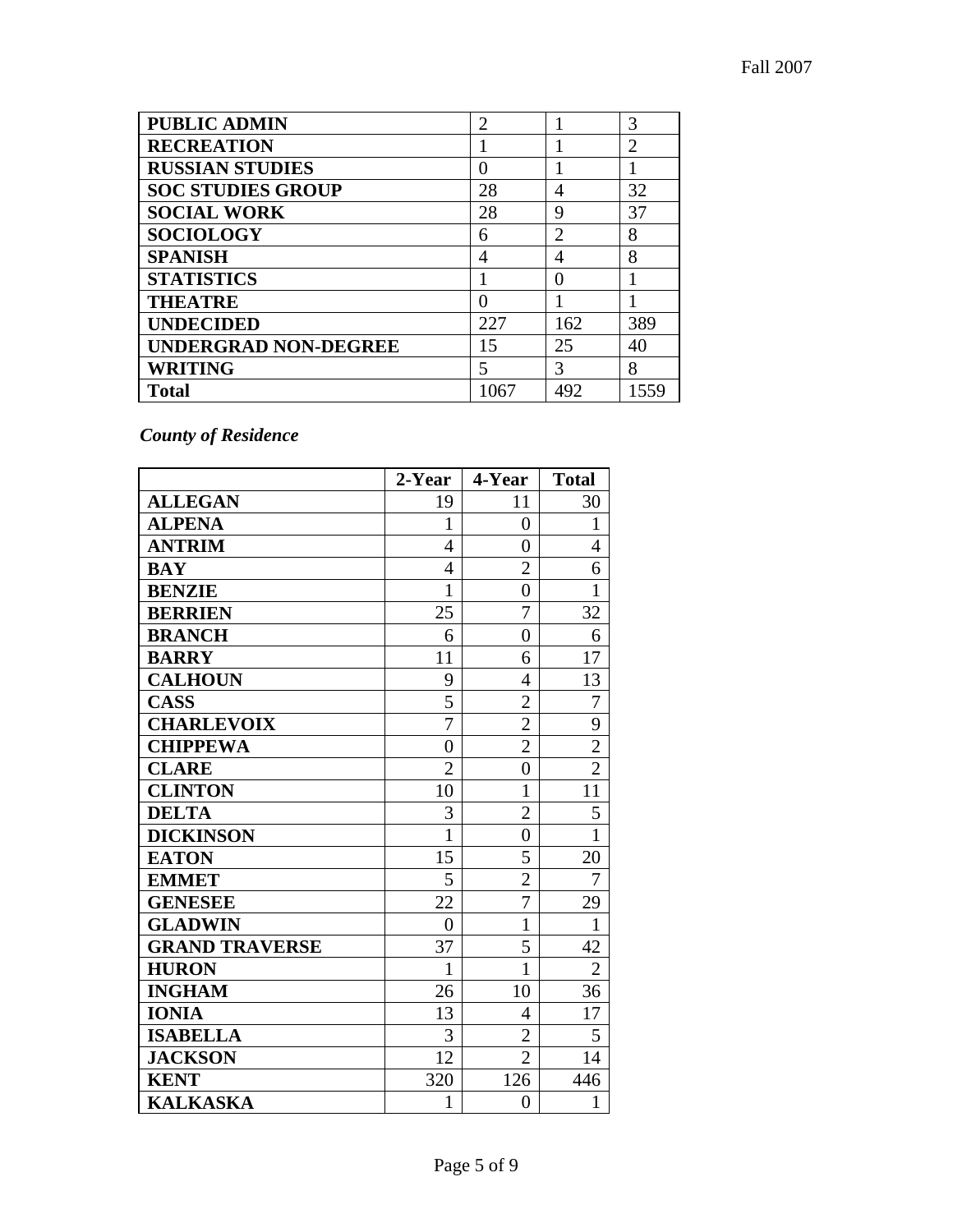| <b>KALAMAZOO</b>    | 13               | 6                | 19             |
|---------------------|------------------|------------------|----------------|
| <b>LAKE</b>         | $\mathbf{1}$     | $\mathbf{1}$     | $\overline{2}$ |
| <b>LAPEER</b>       | $\overline{c}$   | $\overline{0}$   | $\overline{c}$ |
| <b>LEELANAU</b>     | 6                | $\mathbf 1$      | 7              |
| <b>LENAWEE</b>      | $\overline{4}$   | $\overline{2}$   | 6              |
| <b>LIVINGSTON</b>   | 10               | 7                | 17             |
| <b>MANISTEE</b>     | 6                | $\overline{0}$   | 6              |
| <b>MARQUETTE</b>    | $\overline{0}$   | $\overline{2}$   | $\overline{2}$ |
| <b>MASON</b>        | 18               | 6                | 24             |
| <b>MACOMB</b>       | 23               | 11               | 34             |
| <b>MACKINAC</b>     | $\boldsymbol{0}$ | $\mathbf{1}$     | 1              |
| <b>MECOSTA</b>      | $\boldsymbol{0}$ | 6                | 6              |
| <b>MENOMINEE</b>    | $\overline{0}$   | $\mathbf{1}$     | $\mathbf{1}$   |
| <b>MIDLAND</b>      | 6                | $\overline{2}$   | 8              |
| <b>MISSAUKEE</b>    | $\overline{3}$   | $\overline{0}$   | $\overline{3}$ |
| <b>MONROE</b>       | $\overline{5}$   | $\boldsymbol{0}$ | $\overline{5}$ |
| <b>MONTCALM</b>     | 11               | $\overline{2}$   | 13             |
| <b>MUSKEGON</b>     | 117              | 21               | 138            |
| <b>NEWAYGO</b>      | 10               | 3                | 13             |
| <b>OAKLAND</b>      | 26               | 28               | 54             |
| <b>OCEANA</b>       | $\overline{7}$   | $\mathbf{1}$     | 8              |
| <b>OGEMAW</b>       | $\overline{0}$   | $\mathbf{1}$     | 1              |
| <b>OSCEOLA</b>      | $\overline{4}$   | 3                | 7              |
| <b>OTSEGO</b>       | $\overline{3}$   | $\mathbf{1}$     | $\overline{4}$ |
| <b>OTTAWA</b>       | 120              | 66               | 186            |
| <b>PRESQUE ISLE</b> | 3                | $\mathbf{1}$     | $\overline{4}$ |
| <b>SAGINAW</b>      | 5                | 3                | 8              |
| <b>SANILAC</b>      | $\mathbf{1}$     | 5                | 6              |
| <b>SHIAWASSEE</b>   | $\overline{4}$   | $\overline{4}$   | 8              |
| <b>ST CLAIR</b>     | 24               | 5                | 29             |
| <b>ST JOSEPH</b>    | 12               | $\overline{2}$   | 14             |
| <b>TUSCOLA</b>      | $\boldsymbol{0}$ | $\overline{2}$   | $\overline{2}$ |
| <b>VANBUREN</b>     | 6                | 3                | 9              |
| <b>WASHTENAW</b>    | 8                | 9                | 17             |
| <b>WAYNE</b>        | 21               | 16               | 37             |
| <b>WEXFORD</b>      | $\mathbf{1}$     | $\overline{4}$   | 5              |

## *Other States & Countries*

|                   | 2-Year | 4-Year | <b>Total</b> |
|-------------------|--------|--------|--------------|
| <b>ARKANSAS</b>   |        |        |              |
| <b>CALIFORNIA</b> |        |        |              |
| <b>COLORADO</b>   |        |        |              |
| <b>FLORIDA</b>    |        |        |              |
| <b>ILLINOIS</b>   |        |        |              |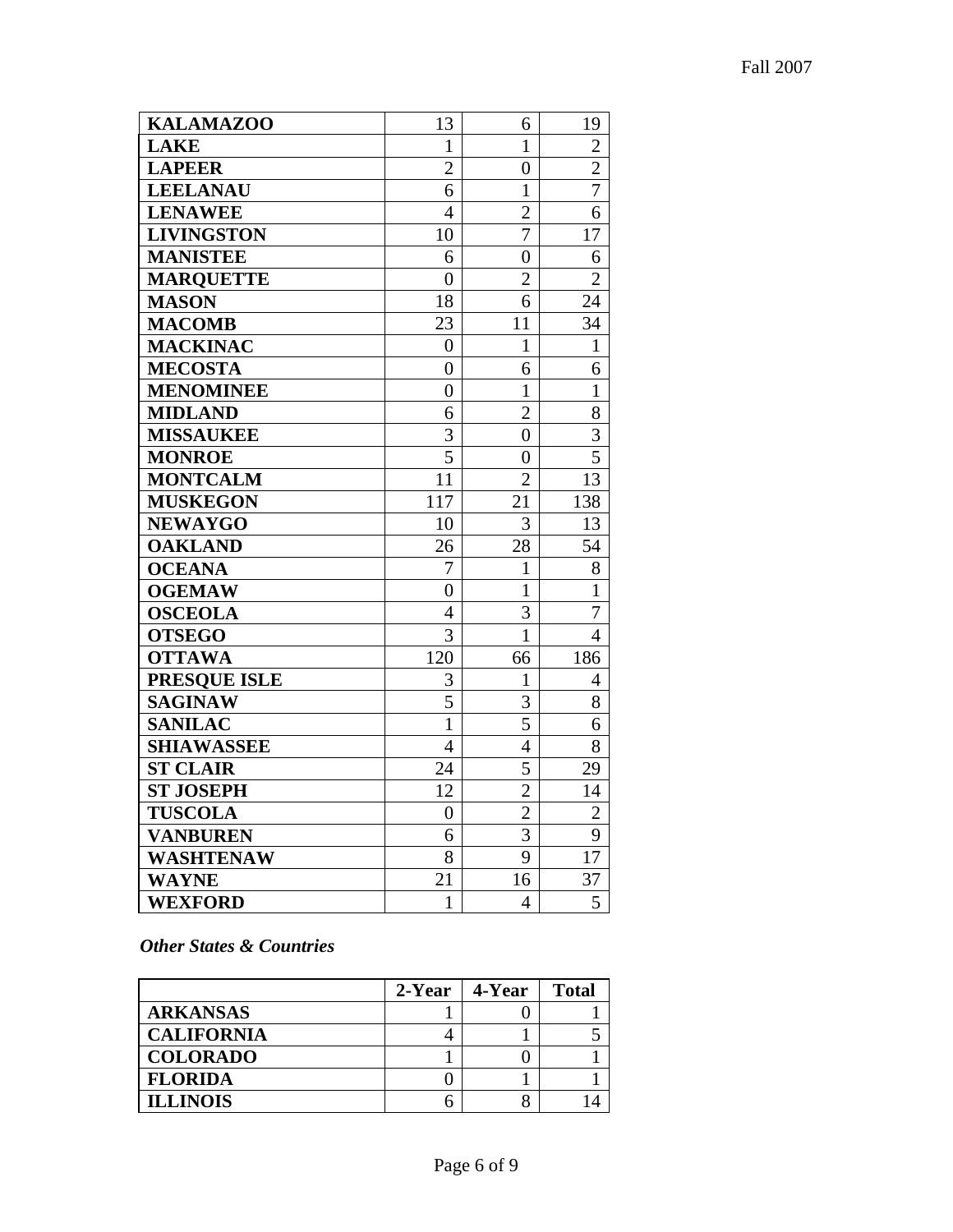| <b>INDIANA</b>        | $\overline{2}$   | 3                | 5              |
|-----------------------|------------------|------------------|----------------|
| <b>MARYLAND</b>       | $\boldsymbol{0}$ | $\mathbf{1}$     | $\mathbf{1}$   |
| <b>MASSACHUSETTS</b>  | $\boldsymbol{0}$ | $\mathbf{1}$     | $\mathbf{1}$   |
| <b>MINNESOTA</b>      | $\mathbf{1}$     | $\overline{0}$   | $\mathbf{1}$   |
| <b>MISSOURI</b>       | $\overline{0}$   | $\mathbf{1}$     | $\mathbf{1}$   |
| <b>NEBRASKA</b>       | $\mathbf{1}$     | $\overline{0}$   | $\mathbf{1}$   |
| <b>NEW HAMPSHIRE</b>  | $\boldsymbol{0}$ | $\mathbf{1}$     | $\mathbf{1}$   |
| <b>NEW JERSEY</b>     | $\boldsymbol{0}$ | $\mathbf{1}$     | $\mathbf{1}$   |
| <b>NEW MEXICO</b>     | $\overline{0}$   | $\mathbf{1}$     | $\mathbf{1}$   |
| <b>NEW YORK</b>       | $\mathbf{1}$     | $\overline{0}$   | $\mathbf{1}$   |
| <b>OHIO</b>           | $\overline{0}$   | $\overline{4}$   | $\overline{4}$ |
| <b>OKLAHOMA</b>       | $\mathbf{1}$     | $\overline{0}$   | $\mathbf{1}$   |
| <b>SOUTH CAROLINA</b> | $\mathbf{1}$     | $\overline{0}$   | $\mathbf{1}$   |
| <b>TEXAS</b>          | $\mathbf{1}$     | $\mathbf{1}$     | $\overline{2}$ |
| <b>WISCONSIN</b>      | $\overline{0}$   | $\overline{2}$   | $\overline{2}$ |
|                       |                  |                  |                |
| <b>AUSTRALIA</b>      | $\boldsymbol{0}$ | $\mathbf{1}$     | $\mathbf{1}$   |
| <b>BELARUS</b>        | $\overline{0}$   | $\mathbf{1}$     | $\mathbf{1}$   |
| <b>CHAD</b>           | $\overline{0}$   | $\overline{2}$   | $\overline{2}$ |
| <b>CROATIA</b>        | $\mathbf{1}$     | $\boldsymbol{0}$ | $\mathbf{1}$   |
| <b>ETHIOPIA</b>       | $\boldsymbol{0}$ | $\mathbf{1}$     | $\mathbf{1}$   |
| <b>FRANCE</b>         | $\overline{0}$   | 3                | 3              |
| <b>GHANA</b>          | $\boldsymbol{0}$ | $\overline{5}$   | 5              |
| <b>HONG KONG</b>      | $\mathbf{1}$     | 0                | $\mathbf{1}$   |
| <b>IRAN</b>           | $\overline{0}$   | $\mathbf{1}$     | $\mathbf{1}$   |
| <b>IRELAND</b>        | $\overline{0}$   | $\mathbf{1}$     | $\mathbf{1}$   |
| <b>JAMAICA</b>        | $\overline{0}$   | $\mathbf{1}$     | $\mathbf{1}$   |
| <b>KENYA</b>          | $\boldsymbol{0}$ | $\mathbf{1}$     | $\mathbf{1}$   |
| <b>KUWAIT</b>         | $\overline{0}$   | $\mathbf{1}$     | $\mathbf{1}$   |
| <b>MALAYSIA</b>       | $\overline{0}$   | $\mathbf{1}$     | $\mathbf{1}$   |
| <b>NORWAY</b>         | $\overline{0}$   | $\mathbf{1}$     | $\mathbf{1}$   |
| <b>PALAU</b>          | $\boldsymbol{0}$ | 1                | 1              |
| <b>POLYNESIA</b>      | $\boldsymbol{0}$ | $\overline{2}$   | $\overline{2}$ |
| <b>ROMANIA</b>        | $\boldsymbol{0}$ | $\mathbf{1}$     | 1              |
| <b>RUSSIA</b>         | $\boldsymbol{0}$ | $\mathbf{1}$     | 1              |
| <b>RWANDA</b>         | $\boldsymbol{0}$ | $\mathbf{1}$     | $\mathbf{1}$   |
| <b>SAUDI ARABIA</b>   | $\boldsymbol{0}$ | $\mathbf{1}$     | $\mathbf{1}$   |
| <b>SOUTH KOREA</b>    | $\boldsymbol{0}$ | $\overline{2}$   | $\overline{2}$ |
| <b>SUDAN</b>          | 2                | 0                | 2              |
| <b>UNITED KINGDOM</b> | $\overline{0}$   | 12               | 12             |
| <b>VIETNAM</b>        | $\mathbf{1}$     | 1                | $\overline{2}$ |
| <b>ZAIRE</b>          | $\mathbf{1}$     | $\boldsymbol{0}$ | $\mathbf{1}$   |
| <b>ZIMBABWE</b>       | $\mathbf{1}$     | $\overline{0}$   | $\mathbf{1}$   |